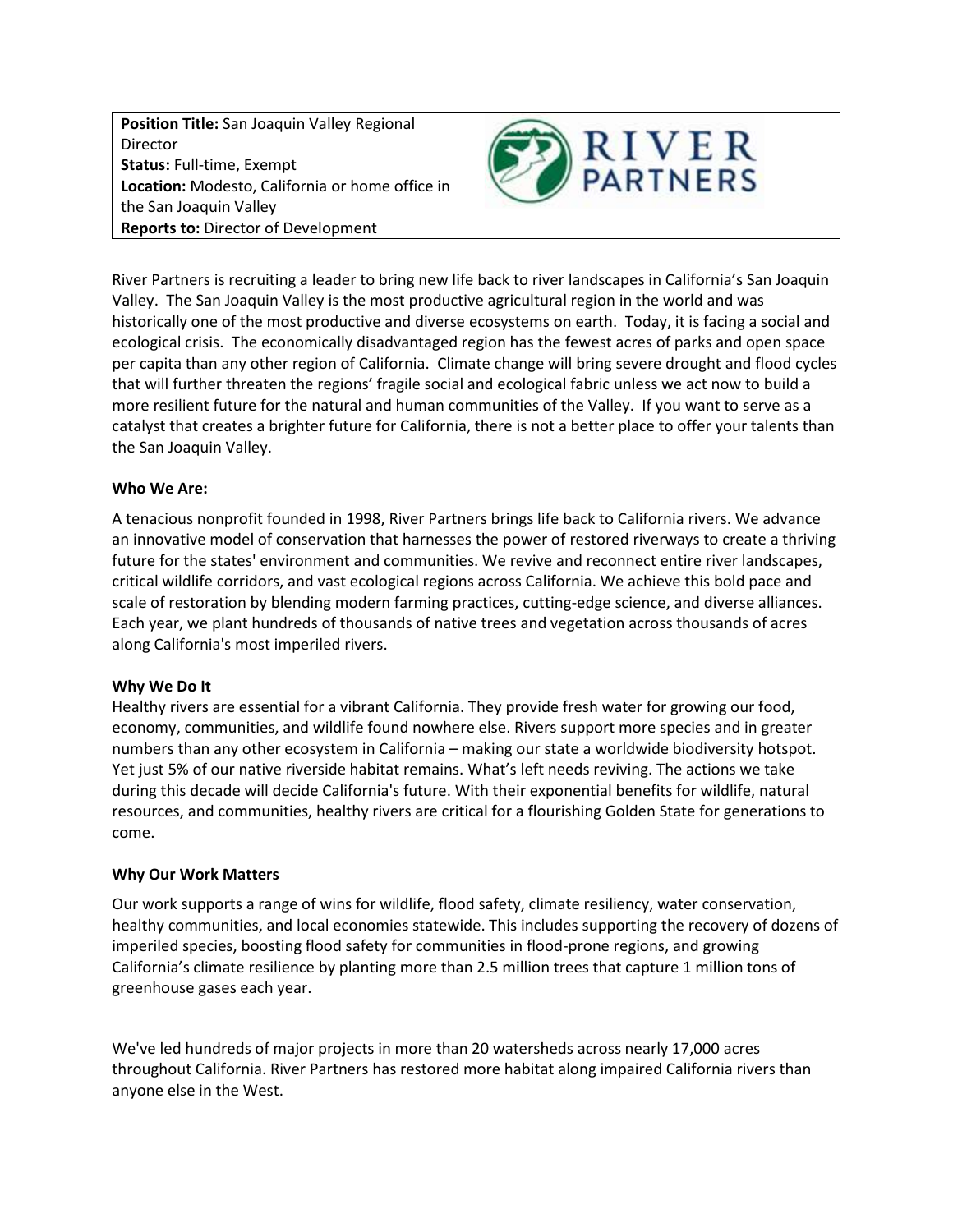## **Position description:**

The San Joaquin Valley Regional Director is responsible for developing grant-funded channel and floodplain restoration projects for our organization across a broad geographic range, extending from the Delta to the Kern River. The San Joaquin Valley Regional Director works with the Directors of Development, Acquisitions, Conservation, and Science to identify potential on the ground projects, match projects with funding opportunities, and secure funds through grant writing and partner engagement. The Director will be responsible for networking with restoration partners and evaluating the conservation landscape to identify new project opportunities and secure funding to plan, design, permit, and implement multi-million dollar and multi-year restoration projects.

The San Joaquin Valley Regional Director reports directly to the Development Director.

Significant travel in the region is required. Travel is expected and could require upwards of 6 days per month.

## **Essential functions and responsibilities of this position include:**

- Secures funding necessary to implement the regional restoration vision as a primary responsibility.
- Identify new/recurring funding opportunities/programs from federal and state agencies and advise organizational teams (peers in Science, Operations, and Development departments) on strategic approaches to developing successful restoration project proposals that leads to awards securing funding. Some projects will require large, complex proposals and the Regional Director is expected to work closely with colleagues and external partners in building strategic alliances and effective teams to advance River Partners' mission and projects.
- Provide detailed grant proposal development direction for projects in the San Joaquin Valley region, including management throughout all stages of proposal concept development and refinement.
- Develop and submit successful proposals to fund restoration projects. After project award, negotiate contracts and grant agreements with Agency staff to set up successful implementation of River Partners' projects.
- Assist with responses to "requests for proposals" or fee-for-service restoration contract work.
- Steward relationships with grant program managers to ensure compliance with grant agreements and provide oversight and support of internal organizational processes of tracking and coordinating deliverables and meeting timelines.
- Support River Partners' President, senior-level managers, and regional staff in developing strategic plans, budgets, and marketing materials.
- Actively participate in regional planning efforts including the San Joaquin River Restoration Program (BOR), the Central Valley Flood Protection Planning efforts (DWR), the Middle San Joaquin Regional Flood Management Plan (RD 2092), USFWS and CDFW endangered species recovery efforts, and local and regional water quality and supply initiatives.
- Establish and coordinate productive partnerships with the agricultural community, conservation organizations, and local, state, and federal agencies.
- Represent River Partners before the public, elected officials, agencies, stakeholders, and nonprofits to generate support for River Partners programs.
- Other duties as requested.